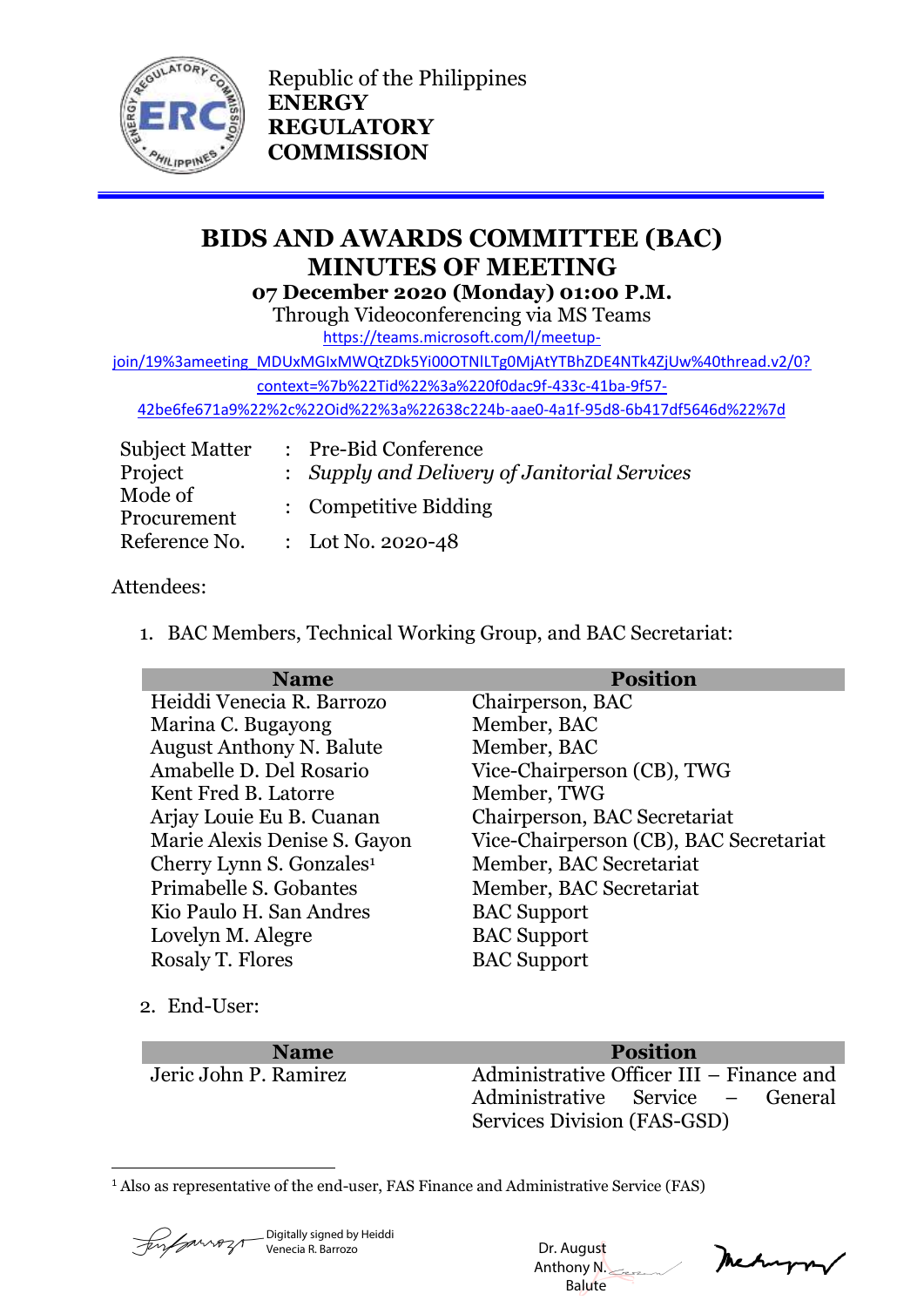3. Prospective Bidder:

| <b>Name</b>                    | <b>Company</b>                                                  |
|--------------------------------|-----------------------------------------------------------------|
| <b>JD</b> Arivan               | Euro Janitorial Services (Euro)                                 |
| Elvin Rubisco                  | D Triumph Cleaners and Allied Services<br>Inc. (Triumph)        |
| Robert Buencamino              | Extrasorgen Manpower and Allied<br>Services, Inc. (Extrasorgen) |
| Lyn De Los Santos <sup>2</sup> | <b>CMPT Manpower Services (CMPT)</b>                            |

#### **I. Call to Order**

The Pre-Bid Conference for the *Procurement of Supply and Delivery of Janitorial Services* with an Approved Budget for the Contract (ABC) of Three Million Eight Hundred Thirty-Three Thousand Pesos (PhP3,833,000.00), was called to order at fourteen minutes past one o'clock in the afternoon (01:14 P.M.) through videoconferencing via MS Teams, with BAC Chairperson Heiddi Venecia R. Barrozo as the presiding officer.

#### **II. Determination of Quorum**

The BAC Secretariat Chairperson, Atty. Arjay Louie Eu B. Cuanan, confirmed the presence of a quorum with the attendance of BAC Chairperson Barrozo, and BAC Members Dr. August Anthony N. Balute and Atty. Marina C. Bugayong.

After having established the required quorum, BAC Secretariat Chairperson Cuanan likewise acknowledged the presence of the Technical Working Group (TWG), BAC Secretariat and support staff, as well as the representatives from the end-user and prospective bidders. Invitations to observe the Pre-Bid Conference were sent to Bishops-Businessmen's Conference for Human Development (BBC), Commission on Audit (COA), Philippine Chamber of Commerce and Industry (PCCI), and Transparency Accountability Network (TAN). However, none of the invited observers attended the pre-bid conference despite such notice.

1

 Dr. August Anthony N. Balute

neturn/

<sup>2</sup> Joined at twenty-eight minutes past one o'clock in the afternoon (01:28 P.M.)

**Minutes of the Meeting: Pre-Bid Conference for the Procurement of Supply and Delivery of Janitorial Services** *<sup>2</sup>*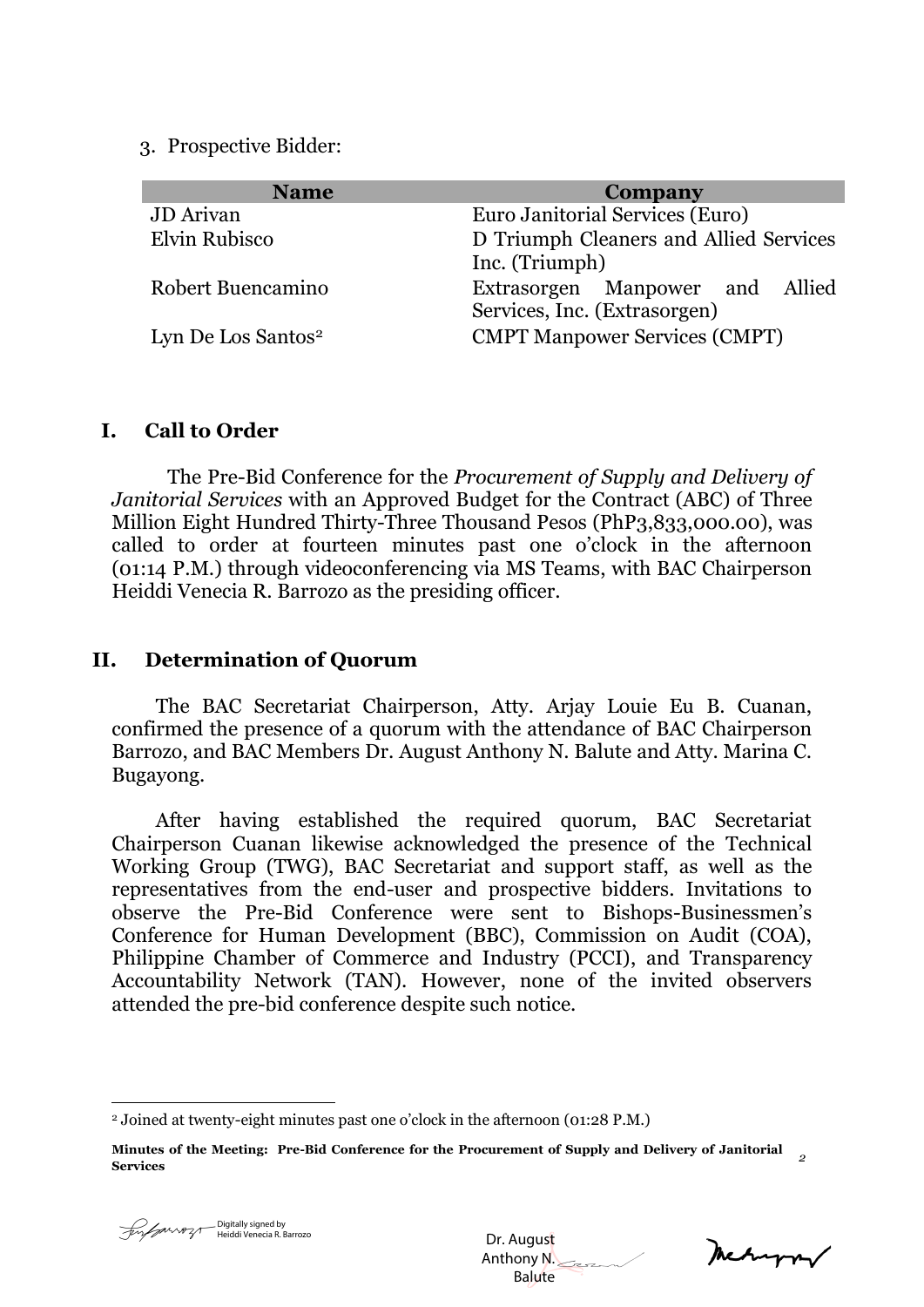### **III. Proceedings**

The BAC Chairperson manifested at the onset that the TOR for the 2021 project is the same with the 2020 TOR.

The BAC Chairperson briefly went over the salient features of the Terms of Reference (TOR) of the project as shown on the screen such as the following: a) contract period; b) scope of the work; c) qualification of the contractor; d) minimum track record; e) approved budget for the contract (ABC); f) deliverables; g) duties and responsibilities of the contractor; h) payment scheme; and j) liquidated damages.

## **IV. Question and Answers**

- 1. Both Mr. JD Arivan from Euro and Mr. Robert Buencamino from Extrasorgen manifested that they have no questions.
- 2. Mr. Elvin Rubiso from Triumph asked for a clarification whether they will still be required to submit the documents that were already submitted to PhilGEPS when they applied for Platinum Certification. He then asked the number of working days to be used for the entire 2021 project.
	- BAC Chairperson Barrozo clarified that they need not attach the documents which they submitted when they applied for PhilGEPS Certification. She said that the Philippine Bidding Documents (PBD) is very particular on the documents that need to be attached to the submissions. She then directed Mr. Rubisco to the Checklist of Technical and Financial Documents as attached to the PBD for guidance.
	- Ms. Del Rosario answered that for 2020 they used three hundred thirteen days (313) because of the leap year. But for 2021, its three hundred twelve days (312) since it's not leap year.
	- Mr. Elvin Rubiso manifested that in their experience they use three hundred fourteen days (314) for leap years. Otherwise, its three hundred ten (310) or three hundred thirteen (313).
	- The BAC resolved that it will just issue the necessary bid bulletin to clarify the number of days to be used for 2021.
- 3. Mr. Rubisco asked if they would attach on-going contracts and notice of award (NOA) for their submission of Statement of Ongoing Government

**Minutes of the Meeting: Pre-Bid Conference for the Procurement of Supply and Delivery of Janitorial Services** *<sup>3</sup>*

 Dr. August Anthony N. Balute

metryon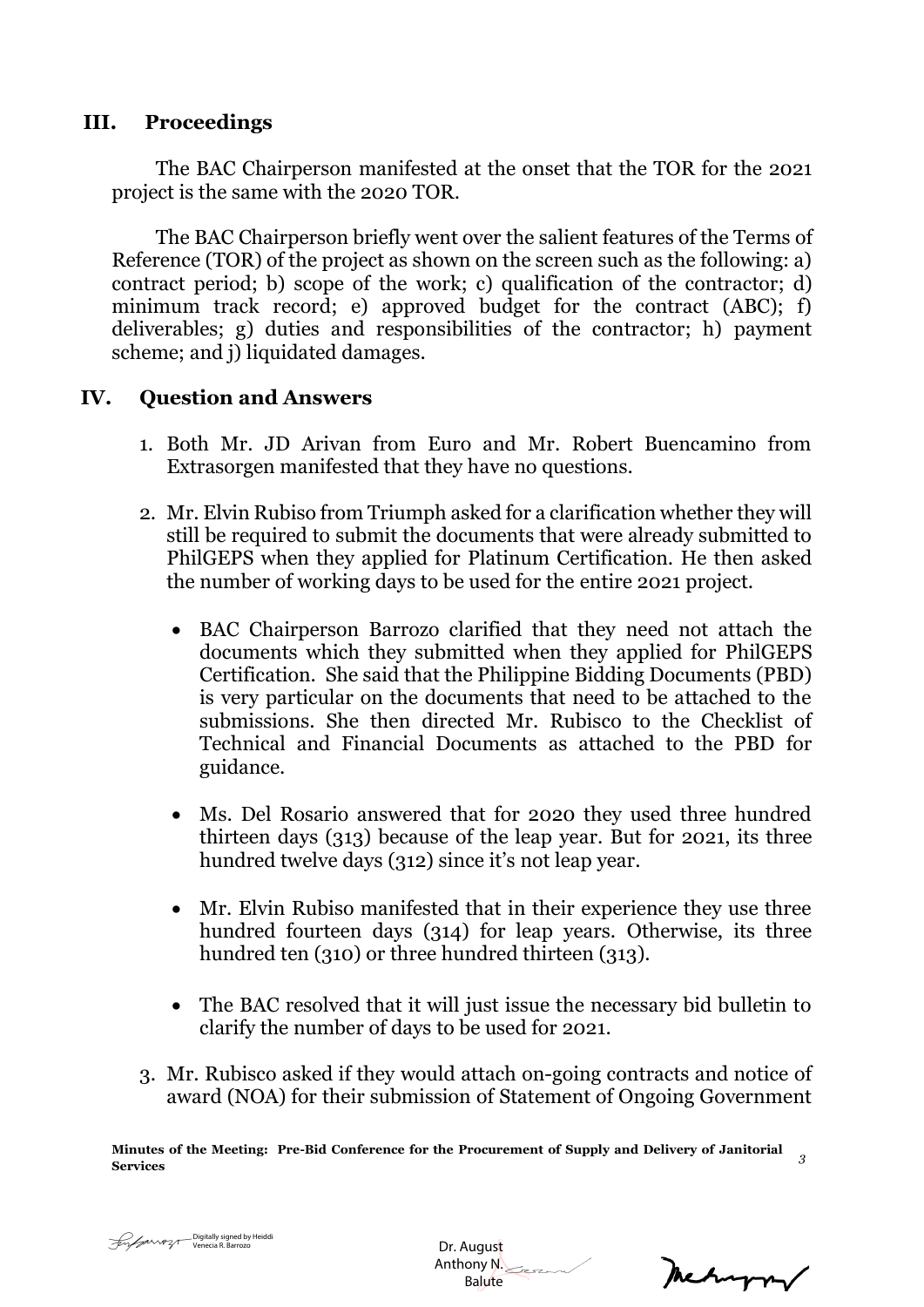& Private Contracts Including Contracts Awarded but not yet Started. He also asked if they would use the new PhilHealth scheme since the project is for 2021. He further asked if they would use Department of Labor and Employment (DOLE) circulars as basis for the computation of the ten percent (10%) administrative fee or will they use the fee under the GPPB. He explained that prospective contractors cannot actually offer an administrative fee which is lower than 10%, otherwise, their DOLE registration may be revoked since it is considered a violation of their duly Sworn Statement of Compliance with the Labor Laws which is submitted with DOLE. Lastly, he asked if they could offer free of charge for the supplies and still comply with the contractual obligation as agreed upon.

- BAC Chairperson Barrozo answered that only the statement itself is required to be submitted.
- BAC Vice-Chairperson Del Rosario answered in the affirmative and confirmed as to the application of new rates for PhilHealth and SSS.
- The BAC Chairperson said that the 10% is the maximum ceiling for the administrative fee as per GPPB. However, after further discussion, the BAC resolved to take note of the question regarding the administrative fee and will issue the appropriate bid bulletin for the matter, if necessary.
- BAC Chairperson Barrozo answered that TOR provides for the minimum requirements. Hence, the Prospective bidder can still propose a better offer if they want to.
- 4. Mr. Rubiso clarified if the requirement for COVID testing is for the winning bidder. He also asked if they could conduct rapid test rather than a swab test since the former is cheaper.
	- BAC Chairperson Barrozo confirmed in the affirmative that the COVID testing requirement will apply for the winning bidder considering that the COVID test to be submitted must be recent.
	- Mr. Jeric John P. Ramirez from FAS-GSD answered that they prefer swab tests prior to the commencement of the contract.
	- The BAC took note of the question and will issue the appropriate bid bulletin regarding the requirement for rapid/swab COVID test, if necessary.

**Minutes of the Meeting: Pre-Bid Conference for the Procurement of Supply and Delivery of Janitorial Services** *<sup>4</sup>*

 Dr. August Anthony N. Balute

Mechangrav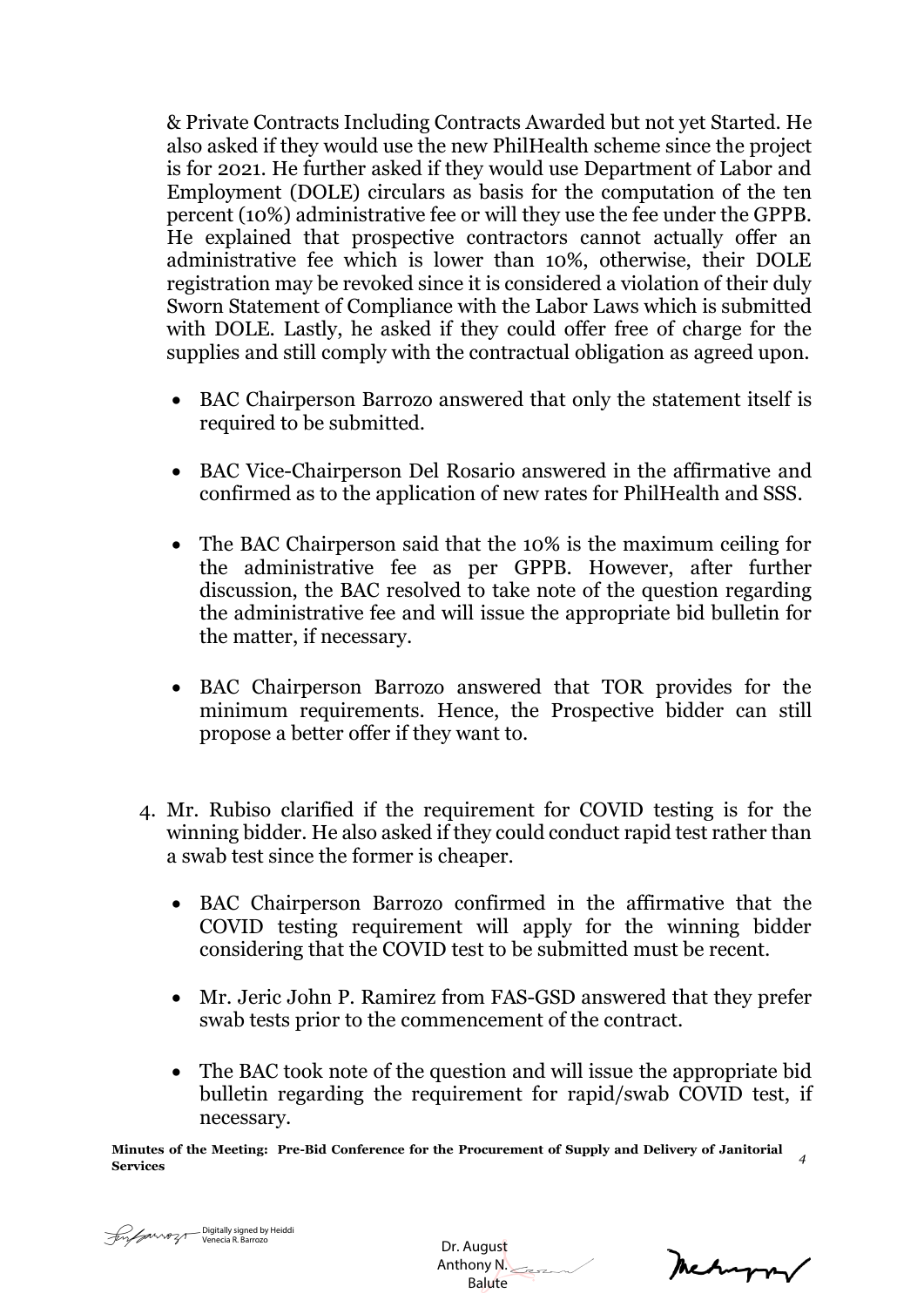- 5. Mr. Lyn De Los Santos from CMPT asked if they should attach a copy of on-going contracts and notice of award (NOA) for their submission of Statement of Ongoing Government & Private Contracts Including Contracts Awarded but not yet Started. She also asked if they could use the previous bidding forms since there are forms available in the published bidding documents for the current procurement.
	- BAC Chairperson Barrozo reiterated that the BAC only requires the matrix or the statement itself, and the additional requirements are to be submitted during the conduct of the post-qualification.
	- BAC Chairperson Barrozo answered in the affirmative and explained that the GPPB actually removed the forms in their sixth  $(6<sup>th</sup>)$  edition of the PBD.
- 6. Mr. Rubisco asked if the BAC requires the submission of clearances such as: 1. PhilHealth, 2. SSS, 3. Pag-IBIG, and 4. DOLE and the period covered.
	- The BAC took note of the question and will issue the appropriate bid bulletin for the matter, if necessary.

The BAC Chairperson stressed that as provided in the guidelines, the prospective bidders might extend their bid security considering that the instant procurement is an Early Procurement Activity (EPA).

The BAC Secretariat Chairperson reminded the prospective bidders that the deadline for the manual submission of bids at the ERC Main Office is on 21 December 2020 at twelve noon (12:00 P.M.). The opening of bids is on the same day at three o'clock in the afternoon (3:00 P.M.). He stressed the request of the BAC to submit one (1) original and one (1) copy of their bids and to bring the originals of the documents submitted and present the same for comparison during the bid opening.

The BAC Chairperson also reminded the prospective bidders to strictly comply with the 2004 Notarial Rules of Practice especially with the submission of proof of competent proof of identity and to go through all the requirements as stated in the Terms of Reference (TOR) in relation to their Statement of Compliance.

### **V. Adjournment**

Having no more questions, discussions, and clarifications, the meeting was adjourned at fifty four minutes past one o'clock in the afternoon (01:54 P.M.).

**Minutes of the Meeting: Pre-Bid Conference for the Procurement of Supply and Delivery of Janitorial Services** *<sup>5</sup>*



 Dr. August Anthony N. Balute

mechanon